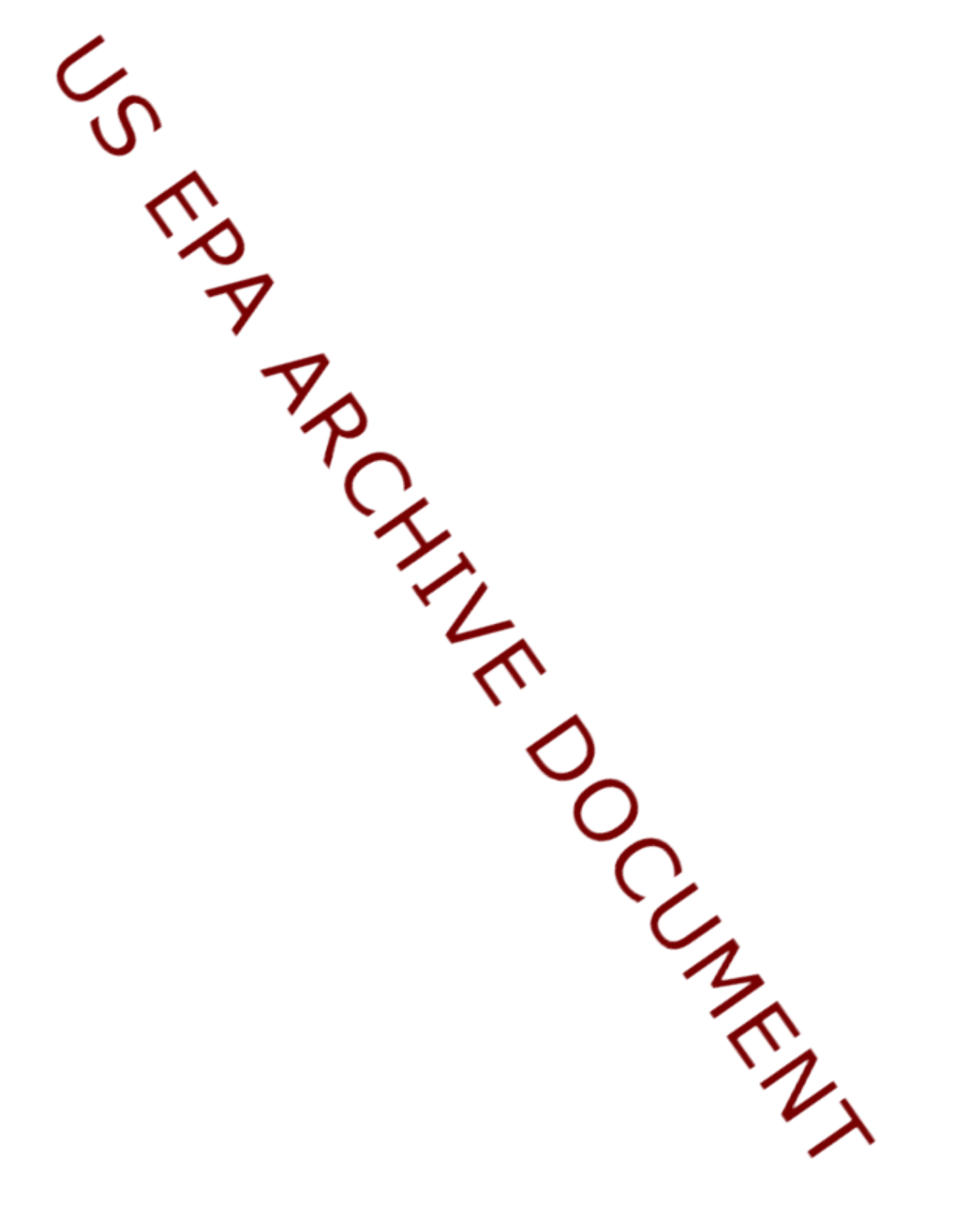# **Technical Factsheet on: COPPER**

[List of Contaminants](http://www.epa.gov/safewater/hfacts.html) 

 As part of the Drinking Water and Health pages, this fact sheet is part of a larger publication: **National Primary Drinking Water Regulations** 

# **Drinking Water Standards**

MCLG: 1.3 mg/L Action Level: > 1.3 mg/L in 10 percent or more of tap water samples HAL(child): none

# **Health Effects Summary**

 Acute and Chronic: Copper is an essential nutrient, but at high doses it has been shown to cause stomach and intestinal distress, liver and kidney damage, and anemia. Persons with Wilson's disease may be at a higher risk of health effects due to copper than the general public.

 from a lifetime exposure in drinking water. Cancer: There is inadequate evidence to state whether or not copper has the potential to cause cancer

# **Usage Patterns**

Copper occurs in drinking water primarily due to its use in plumbing materials.

 raw drinking water supplies or in distributed water. EPA estimates that only 66 water systems have Occurrence in Source Water and Distributed Water. Copper levels above the MCLG are rarely found in copper levels in source water greater than the MCLG.

 Occurrence as a Corrosion By- Product. The primary source of copper in drinking water is corrosion of control the growth of algae. copper pipes, which are widely used throughout the United States for interior plumbing of residences and other buildings. In some cases, copper is a component of additives to drinking water used by systems to

# **Release Patterns**

 identified. Copper is widely distributed in nature in the elemental state, in sulfides, arsenites, chlorides, and carbonates. The element is only superficially oxidized in air, sometimes giving a green coating of black shales 20-300 ppm. Coal is relatively low in copper. Although copper rarely occurs in source water, the following natural and artificial sources have been hydroxy carbonate and hydroxy sulfate. The concentration of copper in the continental crust, generally estimated at 50 ppm, tends to be highest in the ferromagnesium minerals, such as the basalts pyropene and biotite, where it averages 140 ppm. Sandstones contain 10-40 ppm, shales 30-150 ppm, and marine

 In the sedimentary cycle copper is concentrated in the clay mineral fractions with a slight enrichment in those clays rich in organic carbon.

 found to be contaminated with copper in the vicinity of copper mines or smelting works. The principal Smelting operations and municipal incineration may also produce copper. Water and pasture have been source of elevated copper levels in air is copper dust generated by copper processing operations.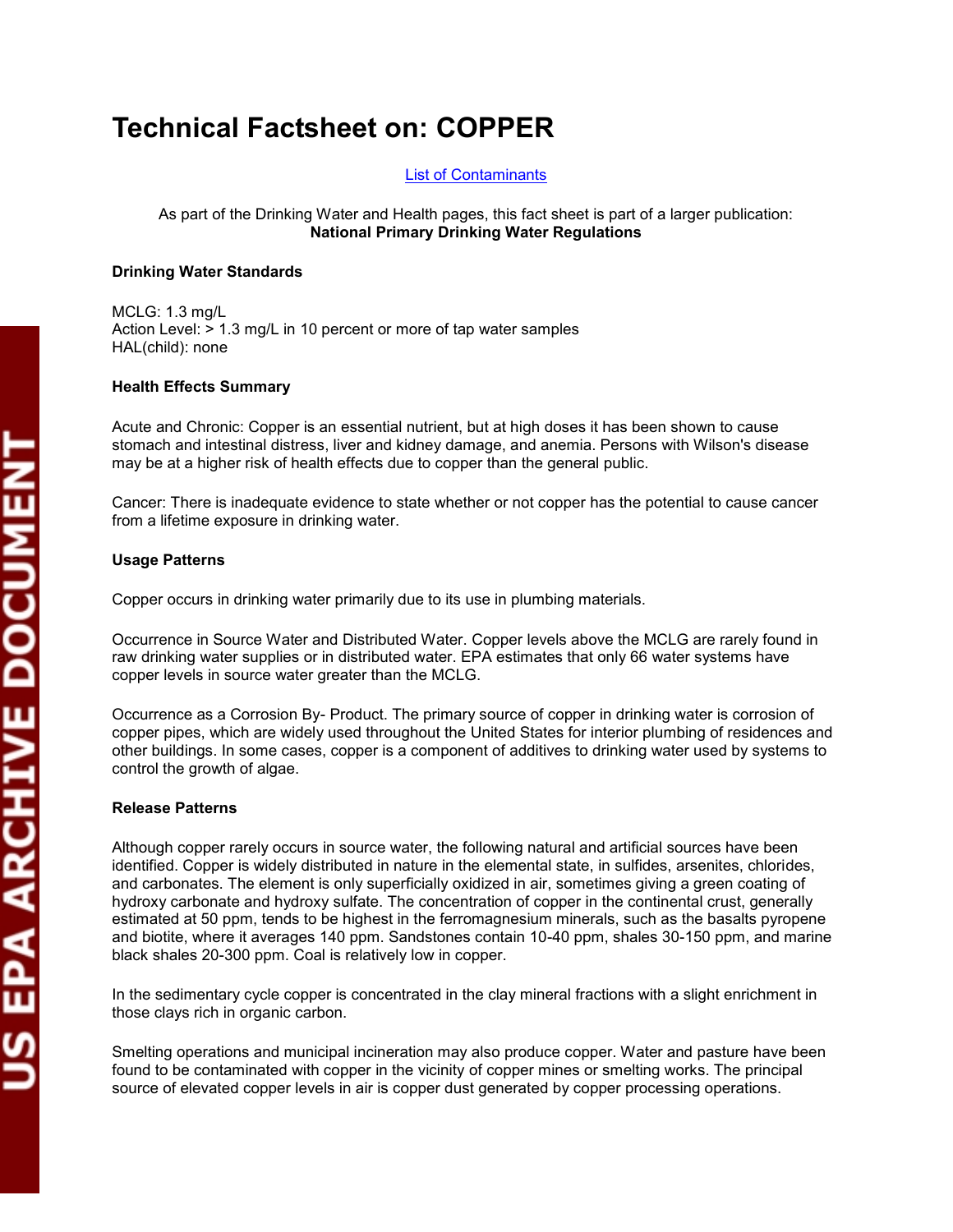water totalled nearly 450 million lbs., of which nearly all was to land. These releases were primarily from From 1987 to 1993, according to the Toxics Release Inventory copper compound releases to land and copper smelting industries. The largest releases occurred in Utah. The largest direct releases to water occurred in Tennessee.

## **Environmental Fate**

 As with lead, all water is corrosive toward copper to some degree, even water termed noncorrosive or water treated to make it less corrosive. Corrosivity toward copper depends primarily on the pH of the water, with very low pHs associated with the highest levels of copper corrosion by-products. Many of the other factors that affect the corrosivity of water toward lead can also be expected to affect the corrosion of copper.

### **Chemical/Physical Properties**

CAS Number: 7440-50-8 (metal)

Color/Form/Odor: Reddish metal which may occur in water as copper salts, the most common of which are the chloride, nitrate and sulfate salts.

Soil sorption coefficient: N/A

Solubilities (g/L water at 20 deg C): Chloride, 770; Nitrate, 1250; Sulfate, 207.

Bioconcentration Factor: N/A

 Chalcopyrite, Chalcocite, Bornite, Tetrahedrite, Enargite, Antlerite Common Ores: Found as sulfides, arsenites, chlorides, and carbonates in the following ores:

| <b>Other Regulatory Information</b>                   |                              |                                                   |                                           |  |
|-------------------------------------------------------|------------------------------|---------------------------------------------------|-------------------------------------------|--|
| <b>Monitoring:</b>                                    | <b>For Copper</b>            | <b>For Water Quality Parameters</b><br>Within the |                                           |  |
| Sampling Site:                                        | At Home Taps                 | Distribution<br>System                            | At Entry to the<br>Distribution<br>System |  |
| <b>Monitoring Period:</b>                             |                              |                                                   |                                           |  |
| Initial                                               | Every 6 months               | Every 6 months                                    | Every 6 months                            |  |
| After corrosion<br>control installation               | Every 6 months               | Every 6 months                                    | Every 2 weeks                             |  |
| <b>Reduced monitoring</b><br>- Conditional<br>- Final | Once a year<br>Every 3 years | Every 6 months<br>Every 3 years                   | Every 2 weeks<br>Every 2 weeks            |  |

#### **Analysis**

EPA 800/4-83-043 220.2; 220.1 Standard Methods 3111-B; 3120

Analysis<br>Reference Source Method Number <sub>Method</sub> Number <sub>M</sub>ethod Number

#### **Treatment/Best Available Technologies**

Source water: Ion exchange; lime softening; reverse osmosis; coagulation/filtration

 inhibition Corrosion Control: pH and alkalinity adjustment; calcium adjustment; silica- or phosphate-based corrosion